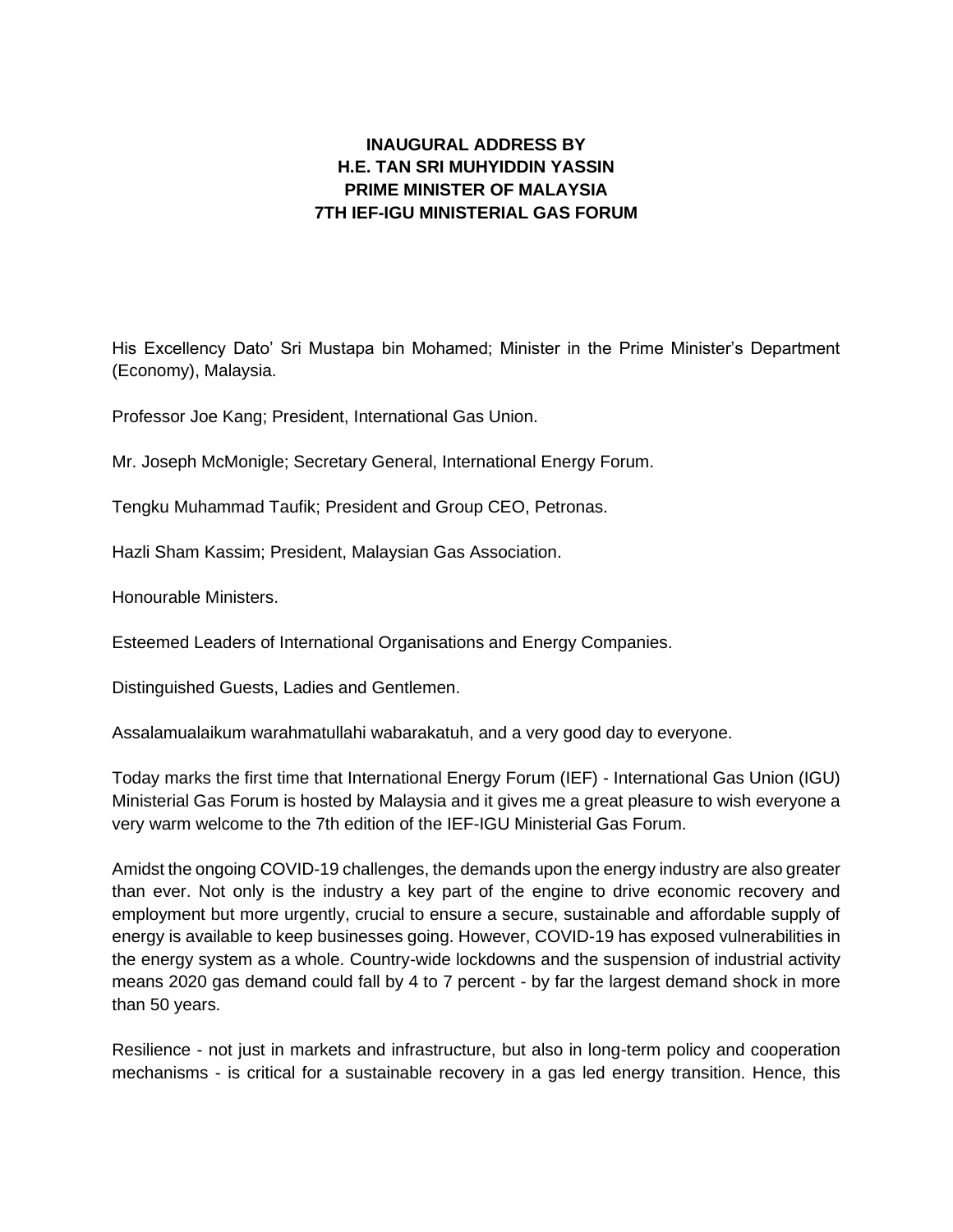biennial event has more than ever, become an important platform for global policymakers and international industry players to engage in a strategic discourse.

REIMAGINING GAS IN MALAYSIA

Ladies and gentlemen,

According to McKinsey & Co's September 2020 report entitled The Future of Liquefied Natural Gas, Asia is the world's largest energy-consuming region and is also still the most dependent on coal. Coal meets 47 percent of Asia's energy consumption; as a comparison, the next highest coal-consuming region is Africa, with coal meeting 23 percent of its energy consumption.

Meanwhile, gas provides just 12 percent of primary energy consumption in Asia but more than 20 percent consumption in every other global region. Increasing Asia's share of gas energy consumption to 20 percent would add the equivalent of more than 400 million tonnes of liquified natural gas (LNG) to annual gas demand, near doubling the size of the LNG market. However, gas' growth is far from assured with many Asian countries still lacking infrastructure.

Against this backdrop, earlier in 2012, Malaysia had launched the world's then first jetty-based regasification unit with two floating storage units at the regasification terminal (RGT) in Melaka. Together with the RGT in Pengerang, Johor that was completed in 2017, the LNG receiving terminals have paved the way towards the implementation of Third Party Access (TPA), an important component of Malaysia's natural gas market liberalisation effort. Increasing liquidity in trading markets should create more room to cater to individual buyer needs for contract duration, size, and flexibility in Malaysia.

Malaysia is meanwhile blessed with 42 trillion cubic feet of proven natural gas reserves that has enabled Malaysia to fuel its economic growth since the 1980s. Indigenous natural gas also enables Malaysia to be the fifth largest exporter of LNG, delivering over 11,000 cargoes since 1983.

As a continuation of the market liberalisation and to further future proof the gas industry, Malaysia is currently drafting a Natural Gas Roadmap (NGR) that will form a key part of the overall National Energy Policy (NEP) to be announced in the First Quarter of 2021. Thus, these upcoming documents will serve as an important policy framework in energy sector under the 12th Malaysia Plan, 2021-2025. The NGR among others strives to optimise the value of indigenous gas resources, enhance security of supply and access to cost competitive gas, amongst others.

Numerous initiatives and infrastructure have been established to further grow the usage of gas within the country and beyond its shores. Malaysia's global innovation in gas with the completion of the world's first operational floating LNG (FLNG) facility in 2016 with the capacity to produce 1.2 million tonnes of LNG per year has allowed it to optimise previously stranded gas fields. This is followed by the second FLNG expected to go into commercial operations next year.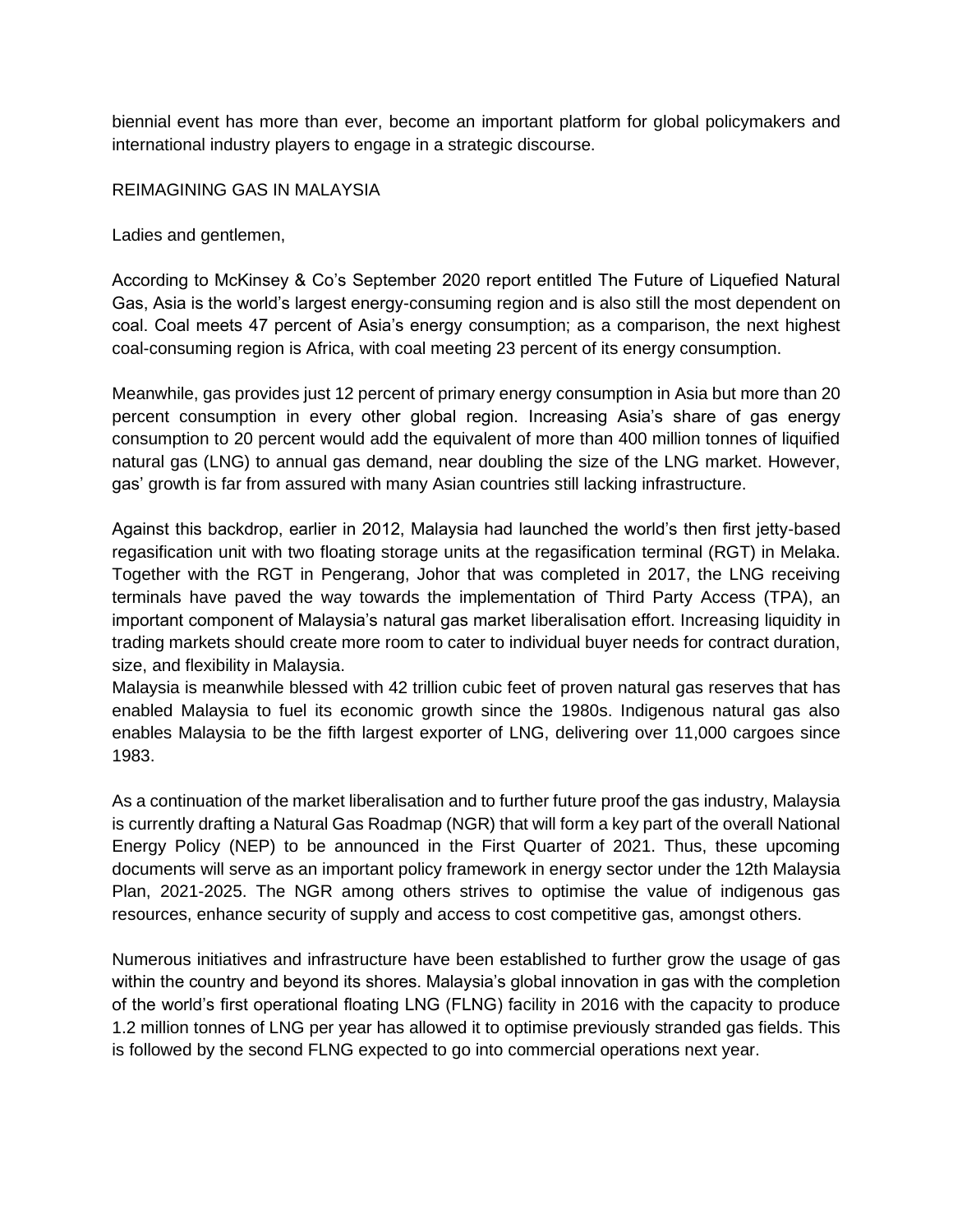Together with oil, natural gas remains a key contributor to the Malaysian economy accounting for 20% of the country's GDP, with gas itself contributing over RM135 billion annually to the wider economy. As Malaysia navigates its way in energy transition to low-carbon pathway, the government will continue to adopt a market driven approach.

## EMBRACING FUTURE ENERGY TRANSITION

Ladies and gentlemen,

Malaysia's aforementioned initiatives on natural gas, is part of a larger national strategic framework to balance the three concerns of the energy trilemma; between energy security, affordability and sustainability.

We look forward towards natural gas to play a pivotal bridging role for this energy transition providing secure, affordable and sustainable baseload energy source in synergy with the growing but often, intermittent renewable energy sources. This synergy gives rise to significant investment opportunities, not only in upstream but across the value chain.

The long-term outlook for gas, however, is brighter than that of other fossil fuels because of its comparatively lower cost and lower emissions from production. To find a true competitive advantage amid a volatile market, gas players need to re-focus their efforts in five areas: capital efficiency, supply-chain optimization, downstream market development, de-carbonization and digital & advanced analytics. If done successfully, I believe gas could ride out an unpredictable market and find opportunities for faster growth not only in Malaysia, but the global market as a whole.

However, in order to realise this positive future, technology will play a critical role. For example, gas producers can apply digital and advanced analytic techniques to realize significant hidden value potential. Only through these tech-investments, we will be able to sustain the role of natural gas in de-carbonizing the energy sector vis a vis other energy mix and thrive by offering a compelling value proposition to discerning consumers.

Governments, in the design and implementation of policies, play a crucial role in shaping such opportunities. Much will also depend on the capacity of investors to provide new solutions and navigate risks over the future direction of gas markets and technologies. To this end, Governments may provide incentives to key stakeholders to accelerate development, commercialisation and production of new technologies for energy transition.

Regulatory incentives thus, may play a more effective role in encouraging energy innovation. For instance, policies such as "regulatory sandboxes" can create safe spaces for stakeholders in energy innovation to test their solutions in a live (but controlled) environment without being subject to normal regulatory requirements.

Any further financial assistance need to be used wisely. As some of the earlier experience with renewable subsidies in advanced markets showed, it can lead to a high taxpayer burden, over